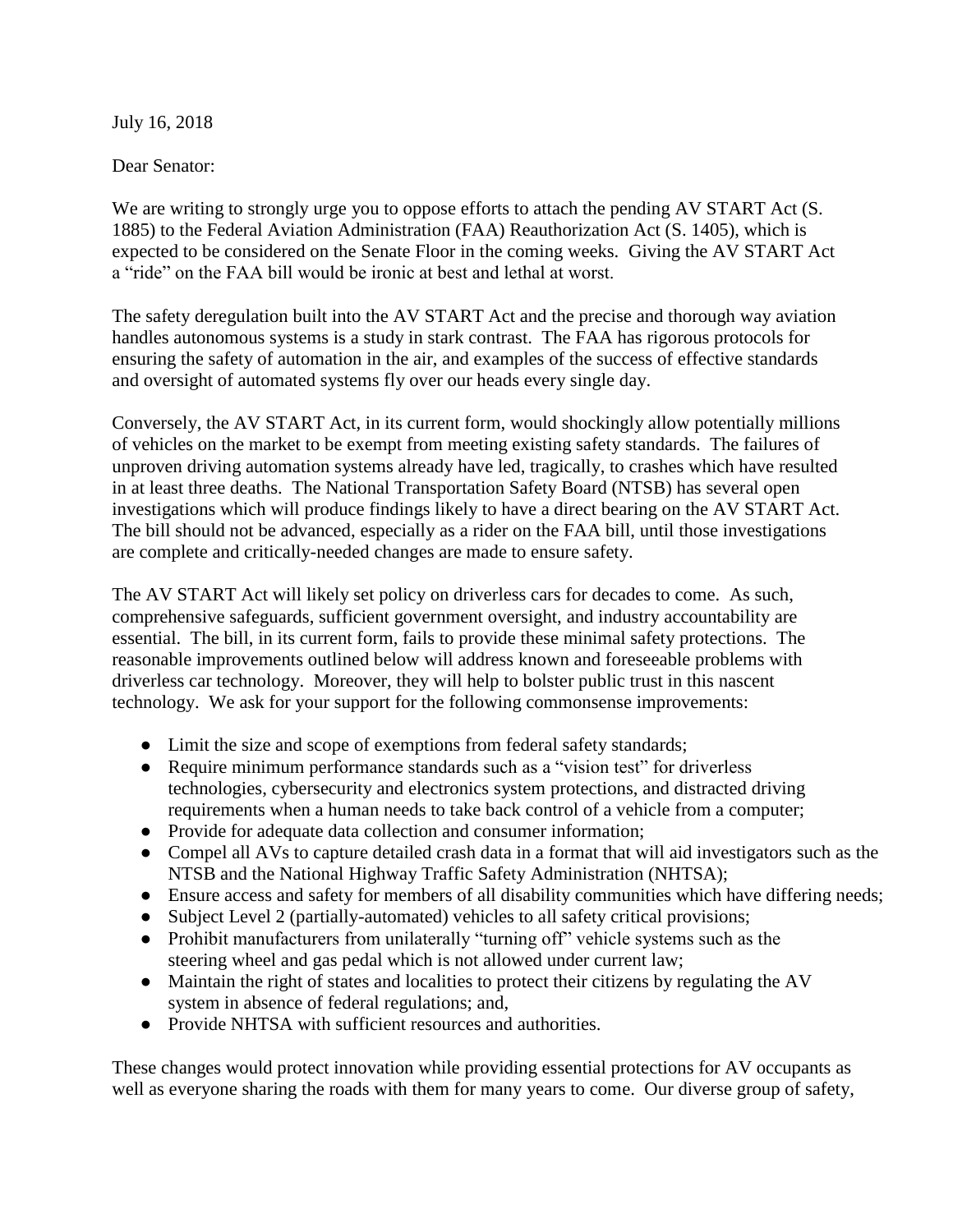public health, bicyclists, pedestrians, smart growth, consumer and environmental groups, law enforcement and first responders, disability communities and families affected by motor vehicle crashes support these sensible improvements that must be made before the bill moves forward.

It would be egregious to push the AV START Act through by tacking it onto a must-pass bill. Doing so would circumvent the regular legislative process and cut it off from full debate, discussion, transparent consideration, and the offering of amendments. The artificial urgency to advance this bill is disconnected from the reality that AVs are still potentially decades away. In fact, on the June 20<sup>th</sup> edition of "CBS This Morning," Bill Ford Jr., Executive Chairman of Ford Motor Company, said *"There's been a lot of over-promising and I think a lot of misinformation that's been out there. It's really important that we get it right, rather than get it quickly."* 

Yet, industry interests seeking to sell - not just test - unproven systems continue to perpetuate this false premise. We strongly urge you to allow the NTSB to complete its expert recommendations, to oppose efforts to attach the AV START Act to the FAA bill or other "must-pass" legislation, and to insist on the adoption of the urgently-needed safety requirements in the bill.

Thank you for your consideration.

Sincerely,

J. Thomas Manger, Chief of Police Joel D. Stitzel, PhD, President President, Major Cities Chiefs Association

Whirlwind Wheelchair International

Catherine Chase, President Brain Injury Association of America Advocates for Highway and Auto Safety

Emergency Nurses Association

The League of American Bicyclists

Tom C. Roberts, P.E., F.NSPE, President Policy and Analysis, Consumers Union

Montgomery County Police Department Association for the Advancement of Automotive Medicine

Georges C. Benjamin, MD, Executive Director Ralf Hotchkiss, Co-Founder American Public Health Association

Amy Colberg, Director of Government Affairs

Joan Claybrook, President Emeritus Jeff Solheim, 2018 President Public Citizen and Former NHTSA Administrator

William J. Johnson, Executive Director Bill Nesper, Executive Director National Association of Police Organizations

David Friedman, Director of Cars and Product National Society of Professional Engineers Former Deputy and Acting Administrator, NHTSA

Christopher Michetti, MD, President Traycee Biancamano, CEO and President American Trauma Society United States First Responders Association

Kate Kraft, Executive Director Paul Winkeller, Executive Director America Walks New York Bicycling Coalition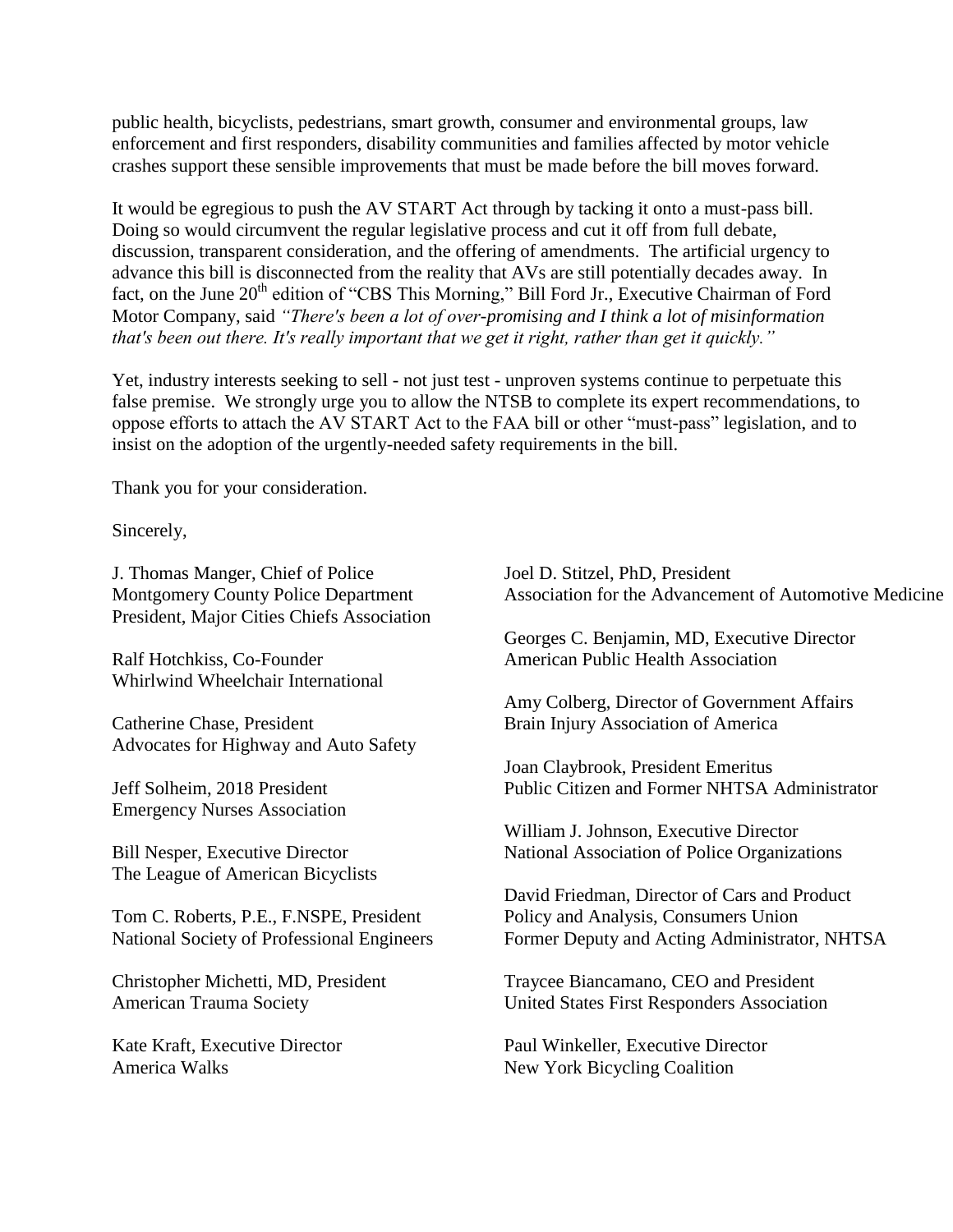Mark Plotz, Conference Director Jack Gillis, Executive Director National Center for Bicycling & Walking Consumer Federation of America

Public Citizen Transportation Alternatives

California Bicycle Coalition National Consumers League

Florida Bicycle Association Boston Cyclists Union

Jason Levine, Executive Director Dan Becker, Director Center for Auto Safety Safe Climate Campaign

Project Director, Consumer Watchdog Walk San Francisco

Brent Hugh, Executive Director Rosemary Shahan, President

Scott Bricker, Executive Director Melissa Wandall, President

Steve Owings, Co-Founder

Andrew McGuire, Executive Director Trauma Foundation Dennis Strawn, President

Stephen W. Hargarten, M.D., MPH Society for the Advancement of Violence and Tim Young, Executive Director Injury Research Wyoming Pathways

Tom Francis, Interim Executive Director Dawn King, President MassBike Truck Safety Coalition

Virginia Bicycling Federation Trailnet (St. Louis, MO)

Bike Utah Long Island Streets

Bicycle Alliance of Minnesota Consumer Action

Robert Weissman, President Paul Steely White, Executive Director

Dave Snyder, Executive Director Sally Greenberg, Executive Director

Becky Afonso, Executive Director Rebecca Wolfson, Executive Director

John M. Simpson, Privacy and Technology Cathy DeLuca, Policy & Program Director

Missouri Bicycle & Pedestrian Federation Consumers for Auto Reliability and Safety

Bike Pittsburgh National Coalition for Safer Roads Founder, The Mark Wandall Foundation

Road Safe America Elliott Caldwell, Executive Director Georgia Bikes

West Virginia Connecting Communities

Champe Burnley, President Taylor March, Advocacy and Education Manager

Philip Sarnoff, Executive Director Allison Blanchette, Executive Director

Dorian Grilley, Executive Director Linda Sherry, Director of National Priorities